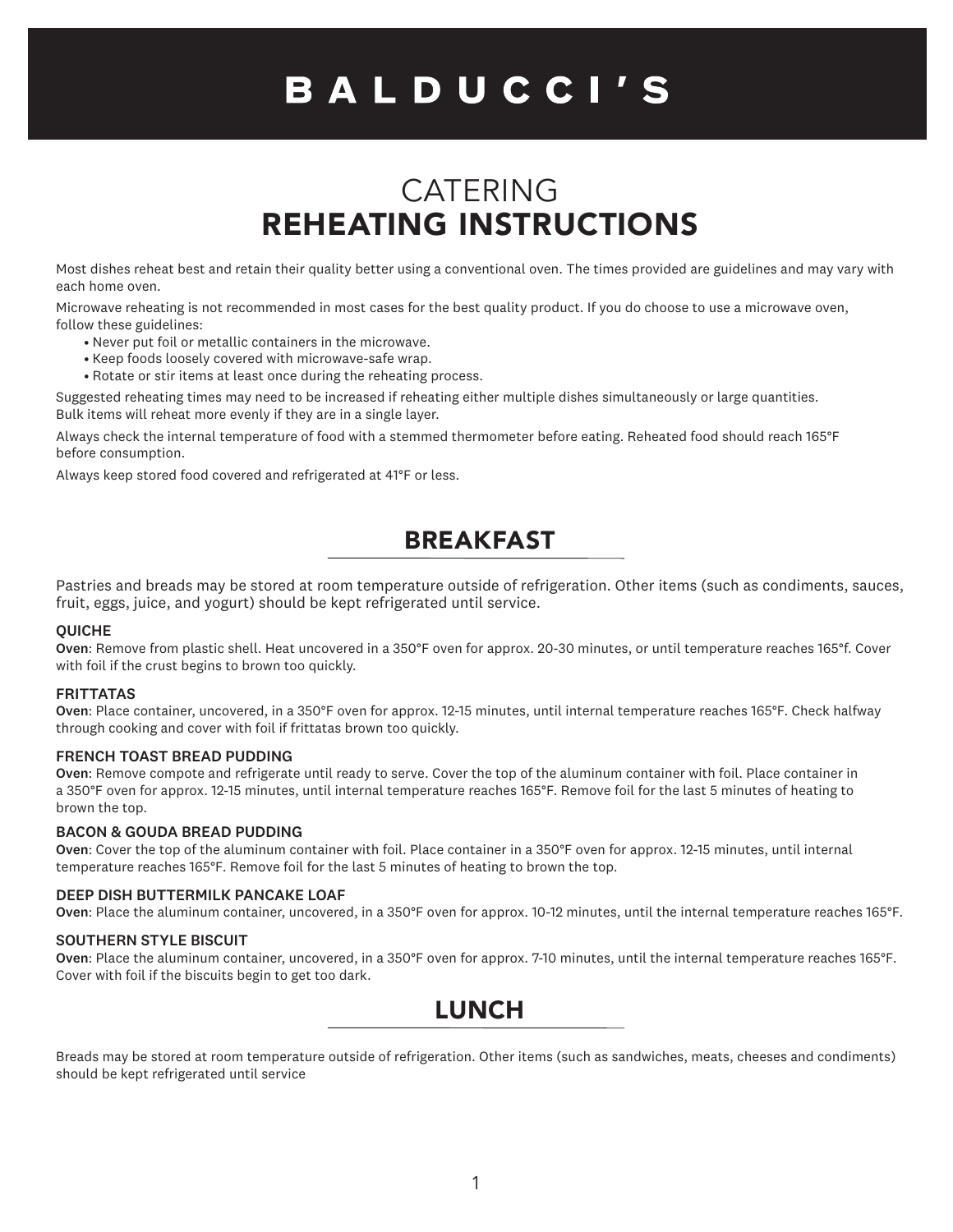# SIDE SALADS

Side salads should be refrigerated until just before service and are best served chilled or at room temperature.

# ENTRÉE SALADS

Entrée salads should be refrigerated until just before service and are best served chilled or at room temperature.

# NOODLE & GRAIN BOWLS

Entrée salads should be refrigerated until just before service and are best served chilled or at room temperature.

# CLASSIC ENTRÉES

#### VEGAN SPINACH & BAKED TOMATO

Oven: Place in an oven safe container. Heat covered in a 350°F oven for approx. 20-25 minutes until temperature reaches 165°F, removing the cover for the last 5-7 minutes.

Microwave: Place in a microwave safe container. Microwave on HIGH for approx. 2 minutes. continue heating 1-3 more minutes until temperature reaches 165°F.

#### VEGAN FRIED RICE WITH TOFU

Oven: Place in an oven safe container. Heat covered in a 350°F oven for approx. 10-15 minutes, until temperature reaches 165°F, removing the cover for the last 5-7 minutes.

Microwave: Place in a microwave safe container. Microwave on HIGH for approx. 2 minutes. Continue heating 1-3 more minutes until temperature reaches 165°F.

#### VEGAN STUFFED EGGPLANT

Oven: Place in an oven safe container. Heat covered in a 350°F oven for approx. 10-15 minutes, until temperature reaches 165°F, removing the cover for the last 5-7 minutes.

Microwave: Place in a microwave safe container. Microwave on HIGH for approx. 2 minutes. Continue heating 1-3 more minutes until temperature reaches 165°F.

#### BUTTERMILK FRIED CHICKEN

Oven: Place in an oven safe container. Heat uncovered in a 350°F oven for approx. 20-25 minutes, or until temperature reaches 165°f. The breast will need more time to reheat than the legs and thighs.

Microwave: Place in a microwave safe container. Microwave on HIGH for approx. 2 minutes. Stir and continue heating 1-3 more minutes until temperature reaches 165°F.

#### BEEF TENDERLOIN\*

Oven: Best served rare at room temperature. If you choose to reheat, place in an oven safe container and cover with foil. Heat in a 350°F oven for approx. 4-6 minutes for medium-rare,6-8 minutes for medium, and 8-10 minutes for well-done.

#### ROTISSERIE CHICKEN

Oven: Place in an oven safe container. Heat uncovered in a 350°F oven for approx. 20-25 minutes, or until temperature reaches 165°F. The breast will need more time to reheat than the legs and thighs.

Microwave: Place in a microwave safe container. Microwave on HIGH for approx. 2 minutes. Stir and continue heating 1-3 more minutes until temperature reaches 165°F.

#### HERB MARINATED GRILLED CHICKEN

Oven: Place in an oven safe container. Heat uncovered in a 350°F oven for approx. 8-12 minutes, or until temperature reaches 165°F.

#### GRILLED CITRUS SALMON

Oven: Place in an oven safe container. Heat uncovered in a 350°F oven for approx. 7-10 minutes, or until temperature reaches 165°F. Microwave: Place in a microwave safe container. Microwave on HIGH for approx. 2 minutes. Stir and continue heating 1-3 more minutes until temperature reaches 165°F.

#### MARYLAND CRAB CAKES

Oven: Place in an oven safe container. Heat uncovered in a 350°F oven for approx. 12-15 minutes, or until temperature reaches 165°F. Keep remoulade refrigerated until service.

Microwave: Place in a microwave safe container. Microwave on HIGH for approx. 2 minutes. Stir and continue heating 1-3 more minutes until temperature reaches 165°F.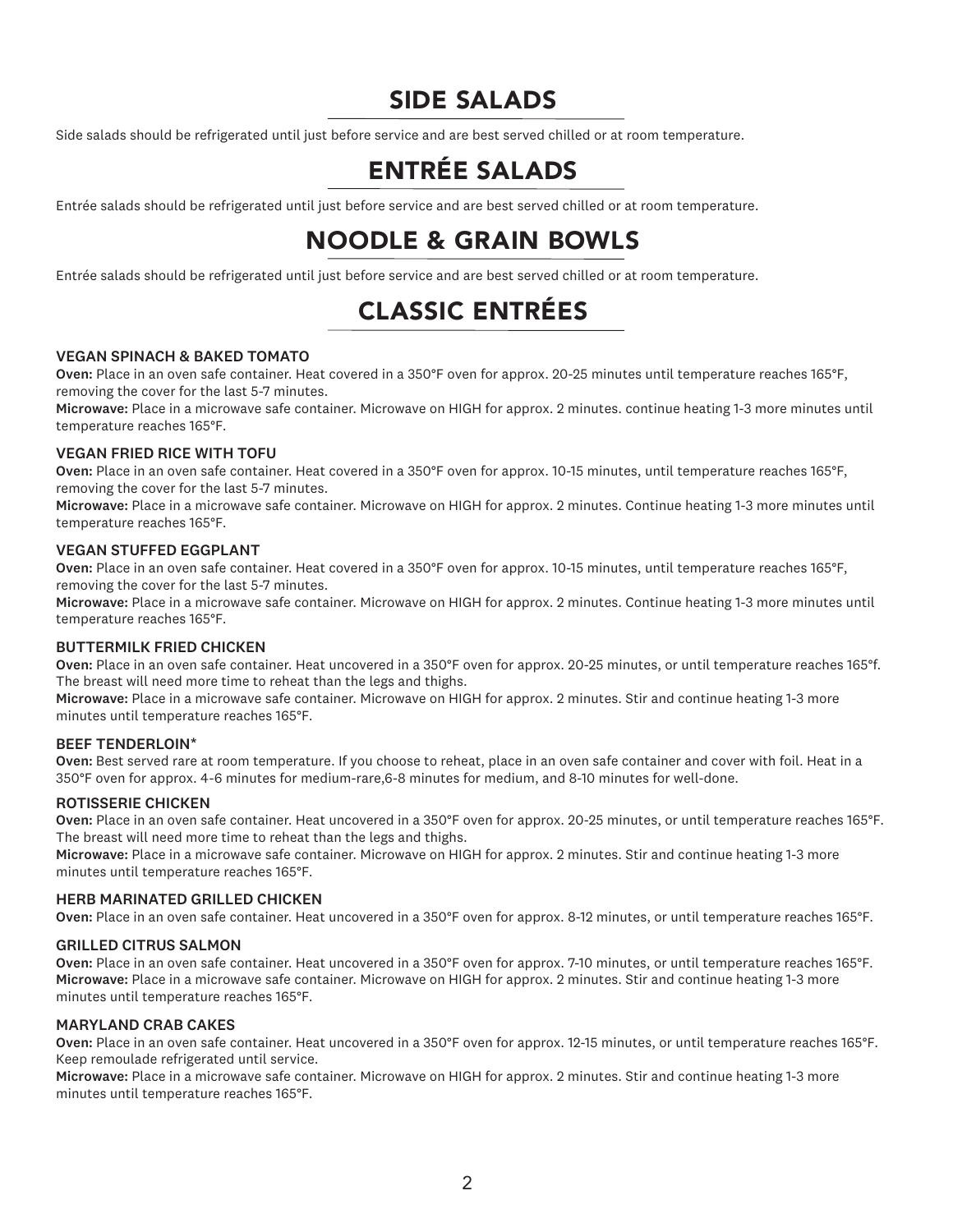#### PORTABELLO WELLINGTON

Oven: Place in an oven safe container. Heat uncovered in a 350°F oven for approx. 10-12 minutes. Microwave: Place in a microwave safe container. Microwave on HIGH for approx. 2 minutes. Stir and continue heating 1-3 more minutes until temperature reaches 165°F.

#### CLASSIC LASAGNA

Oven: Cover pan tightly with foil. Heat in a 350°F oven for approx. 40-60 minutes or until temperature reaches 165°F. Microwave: Place in a microwave safe container. Microwave on HIGH for approx. 2 minutes. Stir and continue heating 1-3 more minutes until temperature reaches 165°F.

# BISTRO MEALS

#### ALL BISTRO MEALS

Microwave: Remove the items from the plastic container and place them in a microwave safe container. Microwave on HIGH for approx. 2 minutes or until temperature reaches 165°F.

# ENTRÉE SIDES

#### PENNE WITH RICOTTA SALATA

Oven: Place in an oven safe container. Cover with foil and heat in a 350°F oven for approx. 12-15 minutes, stirring half-way through, or until the sauce is bubbling and the temperature reaches 165°F.

Microwave: Place in a microwave safe container. Microwave on HIGH for approx. 2 minutes. Stir and continue heating 1-3 more minutes until temperature reaches 165°F.

Also excellent served chilled or at room temperature.

#### CREAMY MASHED POTATOES

Oven: Place in an oven safe container. Cover with foil and heat in a 350°F oven for approx. 20-30 minutes, stirring half-way through, until temperature reaches 165°F.

Microwave: Place in a microwave safe container. Microwave on HIGH for approx. 3 minutes. Stir and continue heating 1-3 more minutes until temperature reaches 165°F.

#### SWEET POTATO PURÉE

Oven: Place in an oven safe container. Cover with foil and heat in a 350°F oven for approx. 25-30 minutes, stirring half-way through, until temperature reaches 165°F.

Microwave: Place in a microwave safe container. Microwave on HIGH for approx. 3 minutes. Stir and continue heating 1-3 more minutes until temperature reaches 165°F.

#### MACARONI & CHEESE

Oven: Place in an oven safe container. Cover with foil and heat in a 350°F oven for approx. 12-15 minutes, stirring half-way through, or until the cheese is bubbling and the temperature reaches 165°F.

Microwave: Place in a microwave safe container. Microwave on HIGH for approx. 2 minutes. Stir and continue heating 1-3 more minutes until temperature reaches 165°F.

#### RISOTTO MILANESE

Microwave: Place in a microwave safe container. Cover with a damp paper towel and microwave on HIGH for approx. 3 minutes until internal temperature reaches 165°F.

#### GRILLED VEGETABLES

Oven: Place in an oven safe container. Heat uncovered in a 350°F oven, stirring occasionally, for approx. 6-8 minutes or until temperature reaches 165°F.

Microwave: Place in a microwave safe container. Microwave on HIGH for approx. 2 minutes. Stir and continue heating 1-3 more minutes until temperature reaches 165°F.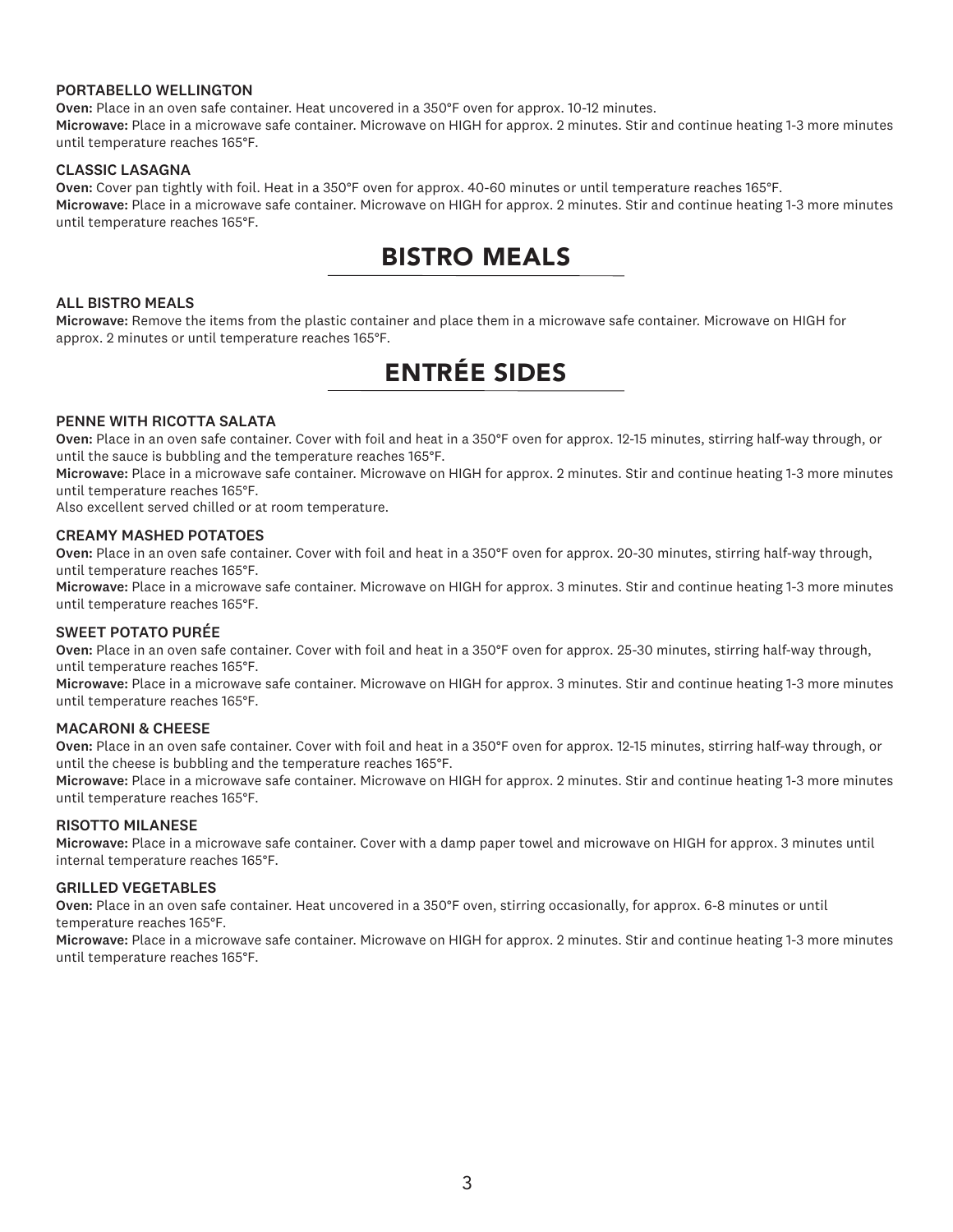# PREMIUM ENTRÉE SIDES

#### PARMESAN CRUSTED CAULIFLOWER

Oven: Place in an oven safe container. Heat uncovered in a 350°F oven for approximately 10-15 minutes, until internal temperature reaches 165°F and topping is crisp and golden.

Microwave: Place in a microwave container. Microwave on HIGH for approximately 1-2 minutes. Stir and continue heating 1-2 minutes until temperature reaches 165°F.

#### HARICOT VERT

Oven: Place in an oven safe container. Heat uncovered in a 350°F oven for approx. 5-7 minutes, stirring half-way through, until temperature reaches 165°F.

Microwave: Place in a microwave safe container. Microwave on HIGH for approx. 2 minutes. Stir and continue heating 1-3 more minutes until temperature reaches 165°F.

#### GRILLED ASPARAGUS

Oven: Place in an oven safe container. Heat uncovered in a 350°F oven, stirring occasionally, for approx. 6-8 minutes or until temperature reaches 165°F.

Microwave: Place in a microwave safe container. Microwave on HIGH for approx. 2 minutes. Stir and continue heating 1-3 more minutes until temperature reaches 165°F.

Also, excellent served at room temperature.

#### CLASSIC ROASTED RATATOUILLE

Oven: Place in an oven safe container. Heat uncovered in a 350°F oven, stirring occasionally, for approx. 8-10 minutes or until temperature reaches 165°F.

Microwave: Place in a microwave safe container. Microwave on HIGH for approx. 2 minutes. Stir and continue heating 1-3 more minutes until temperature reaches 165°F.

Also, excellent served at room temperature.

#### ROASTED FINGERLING POTATOES

Oven: Place in an oven safe container. Heat uncovered in a 400°F oven for approx. 12-15 minutes, flipping half-way through, until temperature reaches 165°F.

Microwave: Place in a microwave safe container. Microwave on HIGH for approx. 2 minutes. Stir and continue heating 1-3 more minutes until temperature reaches 165°F.

#### SAUTÉED SPINACH

Oven: Place in an oven safe container. Cover with foil and heat in a 350°F oven for approx. 10-15 minutes, stirring half-way through, until temperature reaches 165°FF.

Microwave: Place in a microwave safe container. Microwave on HIGH for approx. 2 minutes. Stir and continue heating 1-3 more minutes until temperature reaches 165°F.

#### HARICOT VERTS

Oven: Place in an oven safe container. Heat uncovered in a 350°F oven for approx. 5-7 minutes, stirring half-way through, until temperature reaches 165°F.

Microwave: Place in a microwave safe container. Microwave on HIGH for approx. 2 minutes. Stir and continue heating 1-3 more minutes until temperature reaches 165°F.

# HORS D'OEUVRES

#### MINI MARYLAND CRAB CAKES

Oven: Place in an oven safe container. Heat uncovered in a 350°F oven for approx. 5-7 minutes until temperature reaches 165°F. Cover with foil if the crab cakes begin to brown too quickly. Keep remoulade refrigerated until service.

#### STUFFED MUSHROOMS

Oven: Place in an oven safe container. Heat uncovered in a 350°F oven for approx. 5-7 minutes, until tops are browned, and temperature reaches 165°F.

#### TOMATO AND FRESH MOZZARELLA CROSTINI

Best served chilled or at room temperature.

#### MINI BUTTERMILK BISCUITS

Oven: Place in an oven safe container. Heat uncovered in a 350°F oven for approx. 3-5 minutes to just warm the biscuits.

#### LONG STEMMED ARTICHOKE HEARTS

Best served chilled.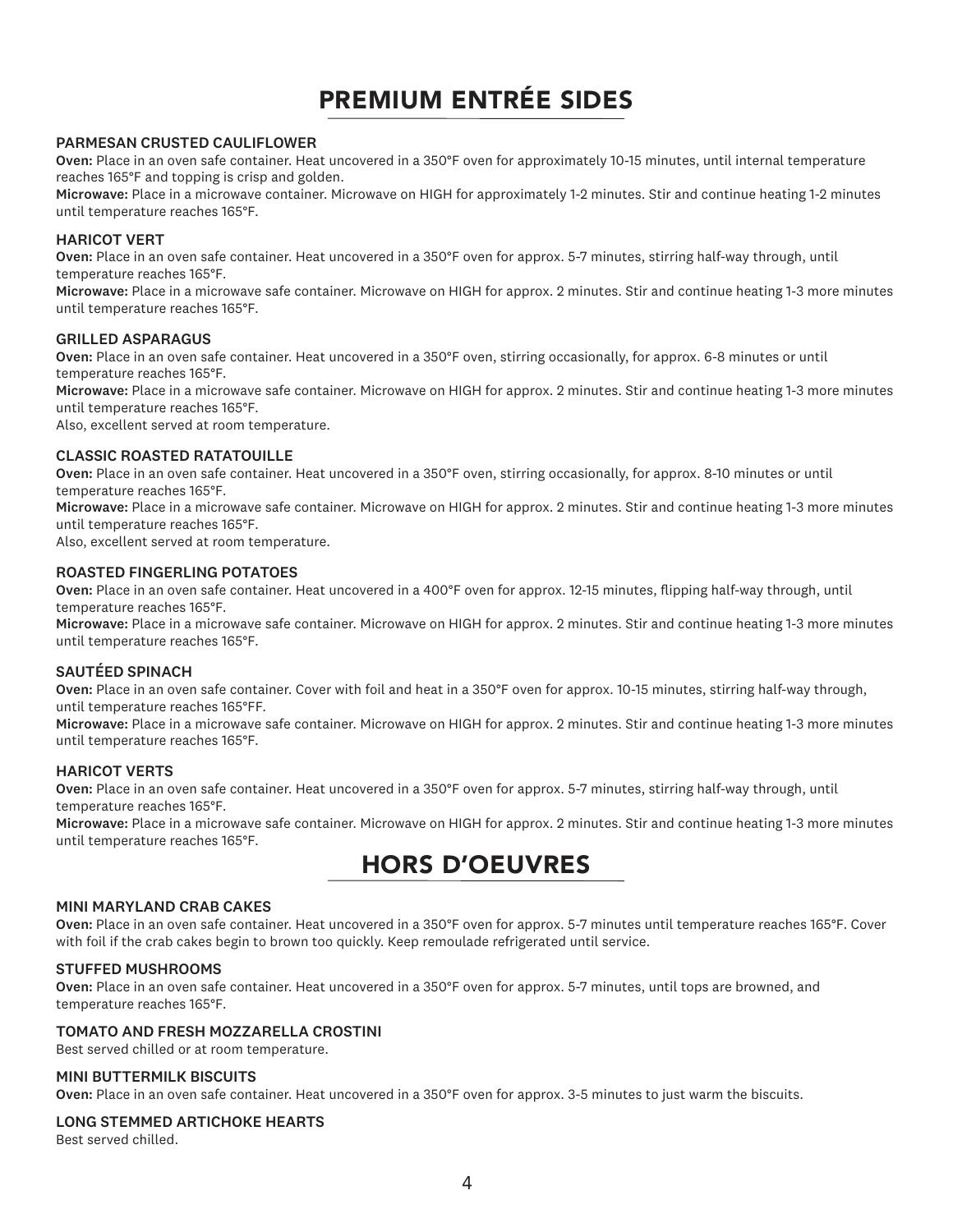#### PROSCIUTTO DI PARMA WRAPPED MELON

Best served chilled.

#### **SPANAKOPITA**

Oven: Place in an oven safe container. Heat uncovered in a 350°F oven for approx. 5-7 minutes until temperature reaches 165°F. Cover with foil if the pastry begins to brown too quickly. Refrigerate sauce until service.

#### KOBE PIGS IN A BLANKET WITH SPICY MUSTARD

Oven: Place in an oven safe container. Remove mustard and refrigerate until service. Heat uncovered in a 350°F oven for approx. 5-7 minutes, until pastry is golden brown and internal temperature reaches 165°F.

#### FINGER SANDWICHES

Best served chilled.

#### FRUIT KEBABS

Best served chilled.

#### BEEF BARBACOA TAQUITOS

Oven: Remove the lid and place the uncovered aluminum pan in a 350°F oven for approx. 5-7 minutes, until golden brown and the internal temperatures reaches 165°F.

#### BEEF SHORT RIBS & ROQUEFORT HAND PIES

Oven: Remove the lid and place the uncovered aluminum pan in a 375°F oven for approx. 7-10 minutes, until golden brown and the internal temperatures reaches 165°F.

#### CORN & EDAMAME QUESADILLAS

Oven: Remove the lid and place the uncovered aluminum pan in a 350°F oven for approx. 5-7 minutes, until golden brown and the internal temperatures reaches 165°F.

#### KALE & ROASTED VEG POTSTICKER

Oven: Remove the lid and place the uncovered aluminum pan in a 350°F oven for approx. 6-8 minutes, until the internal temperature reaches 165°F.

#### BUFFALO CHICKEN PHYLLO BEGGAR'S PURSE

Oven: Remove the lid and place the uncovered aluminum pan in a 350°F oven for approx. 5-7 minutes, until golden brown and the internal temperatures reaches 165°F.

#### MAUI SHRIMP SPRING ROLL

Oven: Remove the lid and place the uncovered aluminum pan in a 350°F oven for approx. 5-7 minutes, until golden brown and the internal temperatures reaches 165°F.

#### PEKING DUCK SPRING ROLL

Oven: Remove the lid and place the uncovered aluminum pan in a 350°F oven for approx. 5-7 minutes, until golden brown and the internal temperatures reaches 165°F.

#### EDAMAME DUMPLING

Oven: Remove the lid and place the uncovered aluminum pan in a 350°F oven for approx. 6-8 minutes, until the internal temperature reaches 165°F.

#### VEGAN COPANATA PHYLLO STARS

Oven: Remove the lid and place the uncovered aluminum pan in a 350°F oven for approx. 5-7 minutes, until golden brown and the internal temperatures reaches 165°F.

#### CHICKEN & LEMONGRASS POTSTICKER

Oven: Remove the lid and place the uncovered aluminum pan in a 350°F oven for approx. 6-8 minutes, until the internal temperature reaches 165°F.

#### BELLA FLORAL PUFFS

Oven: Remove the lid and place the uncovered aluminum pan in a 350°F oven for approx. 5-7 minutes, until golden brown and the internal temperatures reaches 165°F.

#### ASPARAGUS ROLL UPS

Oven: Remove the lid and place the uncovered aluminum pan in a 350°F oven for approx. 5-7 minutes, until golden brown and the internal temperatures reaches 165°F.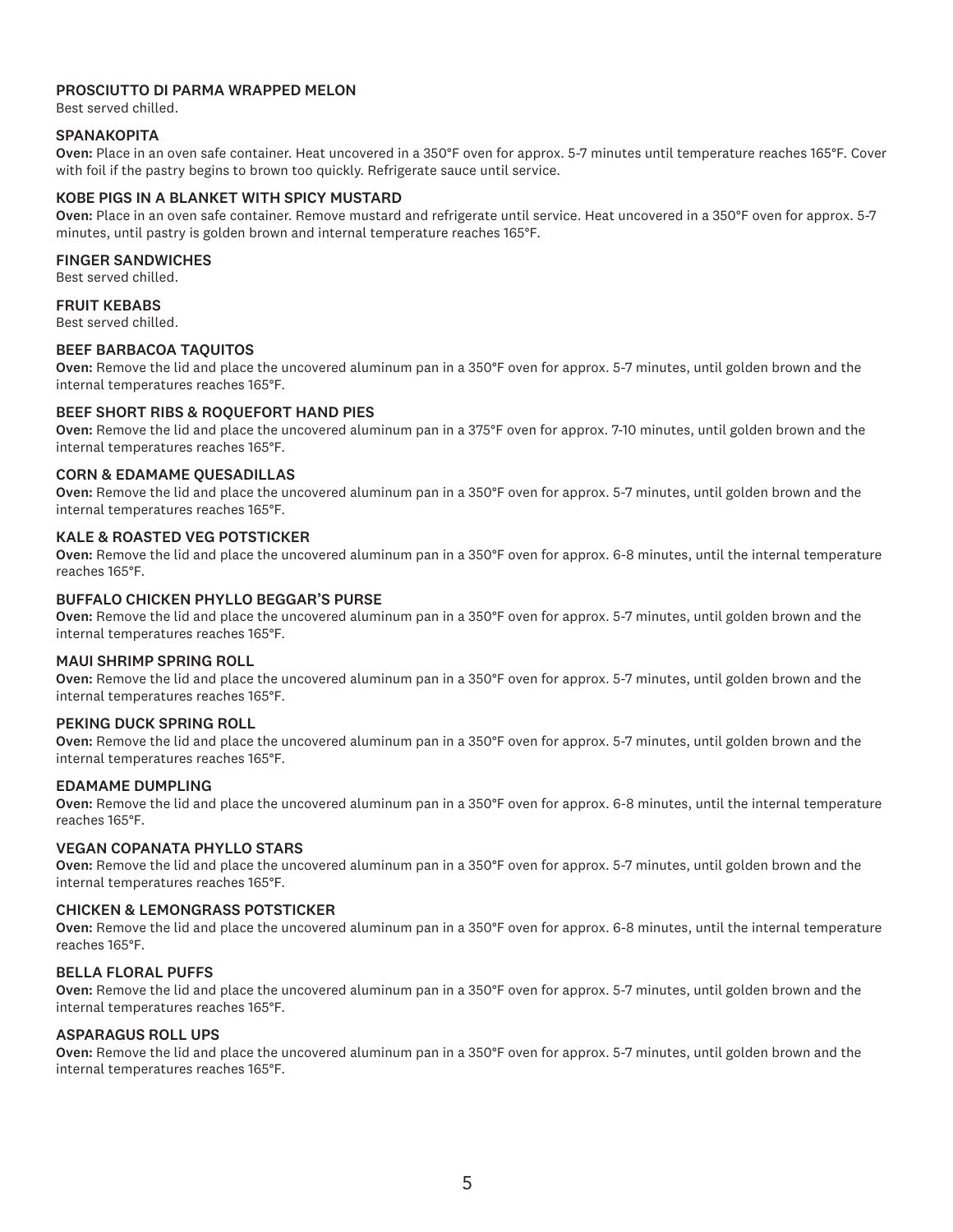#### BEEF TENDERLOIN WITH GORGONZOLA AND BACON

Oven: Remove the lid and place the uncovered aluminum pan in a 350°F oven for approx. 5-7 minutes, until golden brown and the internal temperatures reaches 165°F.

#### LAMB GYROS

Oven: Remove the lid and place the uncovered aluminum pan in a 350°F oven for approx. 5-7 minutes, until golden brown and the internal temperatures reaches 165°F.

# PARTY PLATTERS, SUSHI PLATTERS, SEAFOOD PLATTERS

Party platters should be refrigerated until just before service. Do not leave platters outside of refrigeration for more than 2 hours.

\*Consumer Advisory: These foods are raw, undercooked or lightly cooked. Consuming these foods may cause foodborne illness in children, pregnant women, the elderly and persons with weakened immune systems. NOTE: Many items on this menu are prepared in facilities that process peanuts, nuts, shellfish, or other potential allergens.

### THREE FOOT SUBS

#### ITALIAN HERO, AMERICAN SUB, SANTA FE SUB

Three-foot subs should be refrigerated until just before service. Do not leave platters outside of refrigeration for more than 2 hours.

# MORE THAN JUST A BITE

#### ULTIMATE WING DUO

Place the ranch dressing, celery, and carrots in refrigeration under 41°F until ready to use.

Oven: Place in an oven safe container and cover with foil. Heat in a 350°F oven for approx. 8-10 minutes or until internal temperature reaches 165°F.

#### MEATBALL PARM SLIDER BAR

Place the provolone cheese in refrigeration under 41°F until ready to use. Oven: Place the meatballs in an oven safe container and cover with foil. Heat in a 350°F oven for approx. 6-8 minutes, or until internal temperature reaches 165°F.

#### BBQ PULLED PORK SLIDER BAR

through or until internal temperature reaches 165°F.

Place the coleslaw in refrigeration under 41°F until ready to use. Oven: Place the pork in an oven safe container and cover with foil. Heat in a 350°F oven for approx. 8-10 minutes, stirring halfway

#### TRADITIONAL CHILI BAR

Place all cold toppings in refrigeration under 41°F until ready to use. Stove: Remove chili from plastic container and place in pot over medium heat. Heat, stirring occasionally, until temperature reaches 165°F.

#### STREET TACO BAR

Place all toppings into refrigeration under 41°F until ready to use.

#### CARNE ASADA

 Oven: Place in an oven safe container and cover with foil. Heat in a 350°F oven for approx. 4-6 minutes for medium-rare, 6-8 minutes for medium, and 8-10 minutes for well-done.

#### GRILLED CHICKEN

 Oven: Place in an oven safe container and cover with foil. Heat in a 350°F oven for approx. 6-8 minutes or until internal temperature reaches 165°F.

#### BLACKENED SHRIMP

 Oven: Place in an oven safe container and cover with foil. Heat in a 350°F oven for approx. 4-6 minutes or until internal temperature reaches 165°F.

#### BLACK BEANS AND CORN

 Oven: Place in an oven safe container and cover with foil. Heat in a 350°F oven for approx. 8-10 minutes or until internal temperature reaches 165°F.